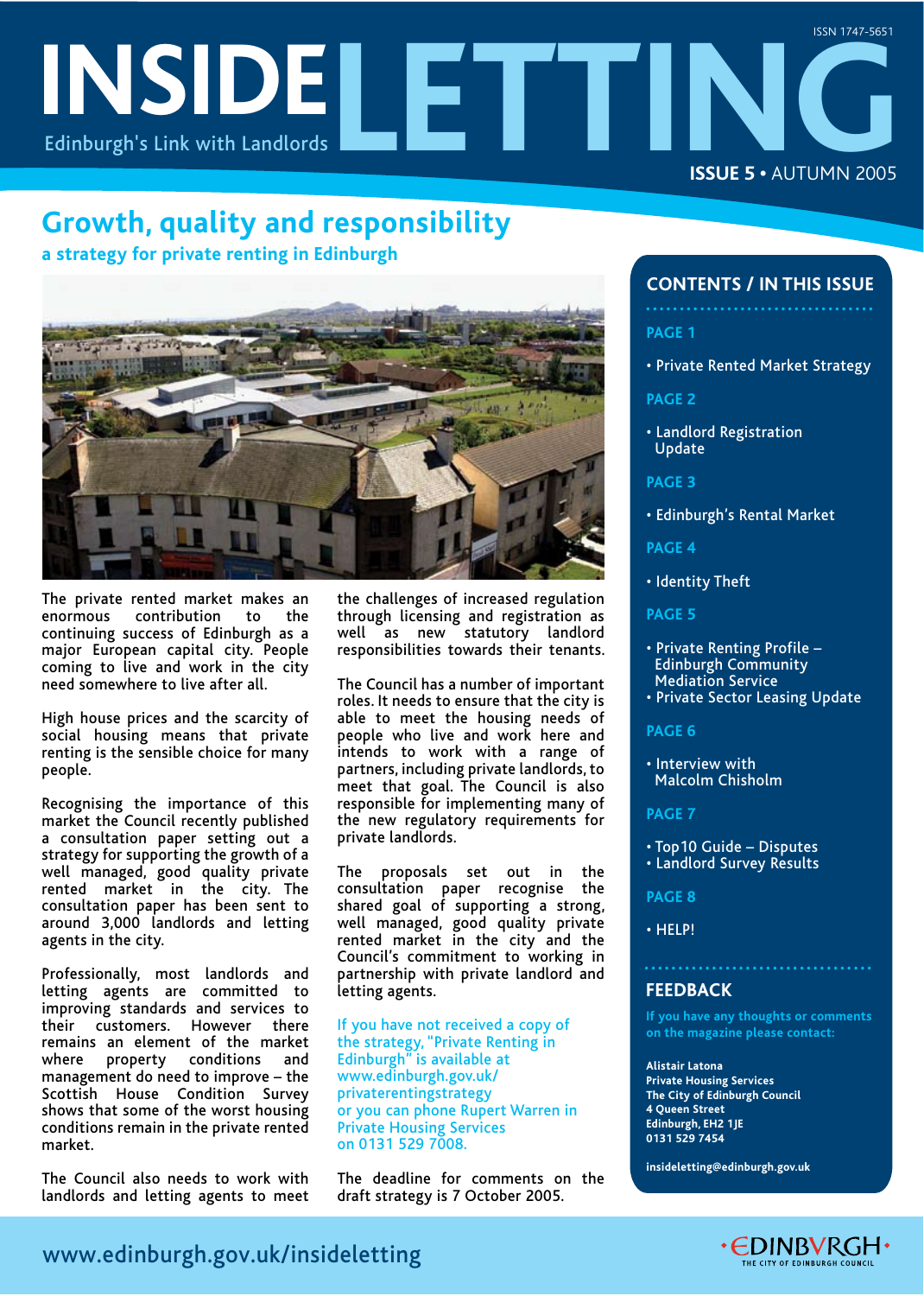## **Inside Letting Contributors**

## **.....................................**

**Inside Letting is a quarterly publication produced by the City of Edinburgh Council for landlords and letting agents in Edinburgh**

## **Letwise**

**Private Housing Services The City of Edinburgh Council 4 Queen Street Edinburgh, EH2 1JE 0131 529 7454**

**Editor Alistair Latona**

**Contributors Phil Rowsby Strategy & Policy Manager The City of Edinburgh Council**

**Malcolm Chisholm Minister For Communities Scottish Executive**

**Emma Fursman Managing Director Dunpark Property Management**

**Christine Schoeck Edinburgh Community Mediation Service**

**Angela Maclachlan Project Manager The City Of Edinburgh Council**

**Rachel Fleming Housing Officer (letwise) The City of Edinburgh Council**

**Lindsay Souter Housing Officer (letwise) The City of Edinburgh Council .....................................**

**insideletting@edinburgh.gov.uk www.edinburgh.gov.uk/insideletting**

**Design & Publish** www.century-23.com

**.....................................**



# Landlord Registration Update

**In July the Scottish Executive published a consultation paper on its proposals for taking forward the regulation of private landlords under the Antisocial Behaviour etc. (Scotland) Act 2004.** 



**From April 2006 private landlords will need to register with local authorities. Private landlords will have to be "fit and proper persons to rent property" and local authorities have a duty to publish and maintain a register of private landlords. Landlords will not be able to rent property legally if they have not registered with the local authority.**

**The consultation paper, "Regulation of Private Landlords" sets out the Scottish Executive's proposals for how registration will work in practice. It also sets out how new powers for local authorities to require landlords to tackle anti social behaviour will be implemented.** 

**The Council has set up an internal working group to develop its response to the consultation paper and develop a plan for the implementation of the registration scheme.** 

**Once the final guidance is published by the Scottish Executive we will be consulting with landlords and letting agents and other interested parties on the development of the registration scheme in Edinburgh.**

**The Council has also produced a short policy briefing that summarises the main elements of the legislation and Scottish Executive proposals for the registration scheme. This is available from www.edinburgh.gov.uk/letwise or you can contact Phil Rowsby on 0131 529 2256 for a copy.**

**A copy of the Scottish Executive consultation paper is available from www.scotland.gov.uk/consultations/current or you can phone Lucie Dunn at the Scottish Executive for a copy. The deadline for comments to the Scottish Executive is 23 September 2005.**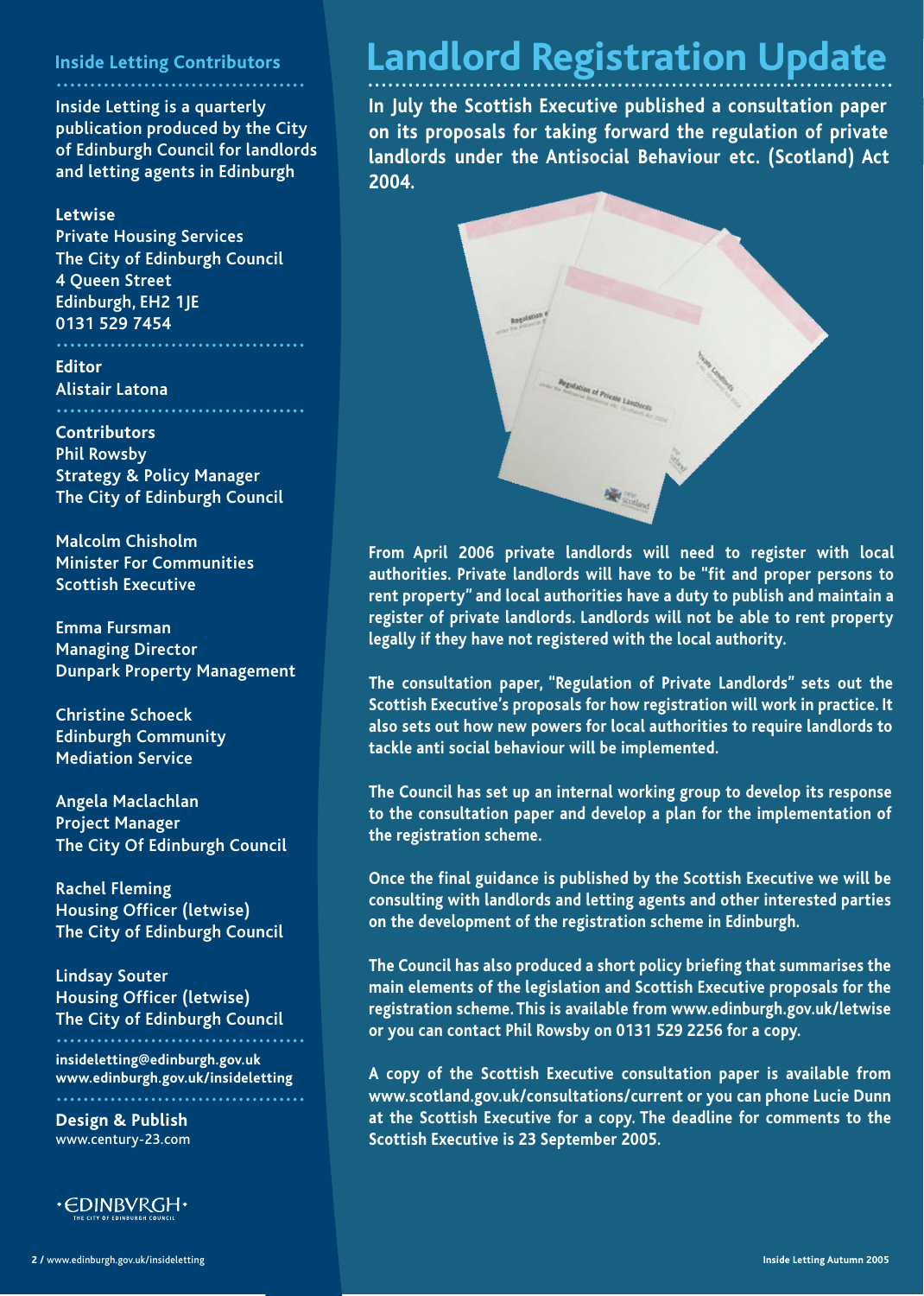# **Landlords benefit from healthy rental market**

**Happy days are ahead for some Edinburgh landlords as a shortage of new buy-to-let investors and a healthy rental market help push up rents across the capital, as Emma Fursman from Dunpark Property Management explains.**

**For the first time in five years we are seeing rents for some properties rise from 5 to 15 per cent a month. This can largely be attributed to two factors; inexperienced investors shying away from the buy-to-let market and increasing numbers of tenants competing for top end properties.**

**This means good news for those landlords with well presented property in desirable locations.** 

**Increased rents can be achieved for many properties in central locations. Rent for a two bedroom flat in fashionable Bruntsfield has risen by 8% from £625 to £675 a month - while for a one bedroom flat in Hillside, rent has increased by 5% from £475 to £500 a month.**

**In the early 2000s, rents in Edinburgh remained fairly static as a result of a surplus of buy-to-let rental properties. Many first-time property investors bought into the market thanks to low interest rates and promising returns on their investment.** 

**Rents remained low as many landlords accepted these as a tradeoff against the expectation of future capital returns. In 2003 and 2004 especially, a wise investor could have** 



**sold a property at an excellent profit.**

**However in 2004 the market began to feel the effect of interest rate rises. Suddenly the returns being achieved were less dramatic than the years before. Some landlords faced with static rental yields, higher running costs and little prospect of continued large capital increases, decided (or needed) to sell their properties.**

**Today, as unseasoned investors hesitate to buy and prefer to watch how the market will behave over the next months, more experienced investors are busy selecting top end buy-to-let properties at deflated prices.**

**Dunpark recently sourced three bedroom buy-to-let flat in Bruntsfield for £186,000, saving £14,000 on the very similar property next door which sold last year for £200,000. With a modest amount of renovation investment** 

**the owner will soon increase the rental yield from £900 to £1000 – a monthly profit increase of 11%.** 

**Driving this continued investment by seasoned buy-to-let investors is the increasing demand for higher quality rental accommodation in Edinburgh.** 

**Derek Hawson, sales manager of Lettingweb.com, agrees that greater numbers of young semi professional and professional people are choosing to rent first and buy later. Many are waiting to see what interest rates do while others want flexibility in their lives and prefer the freedom renting allows.**

**The message to budding landlords is less haste, more research. Time spent purchasing the perfect rental property, often using the expertise of a property company, can help reap rich rental pickings for the clever investor.**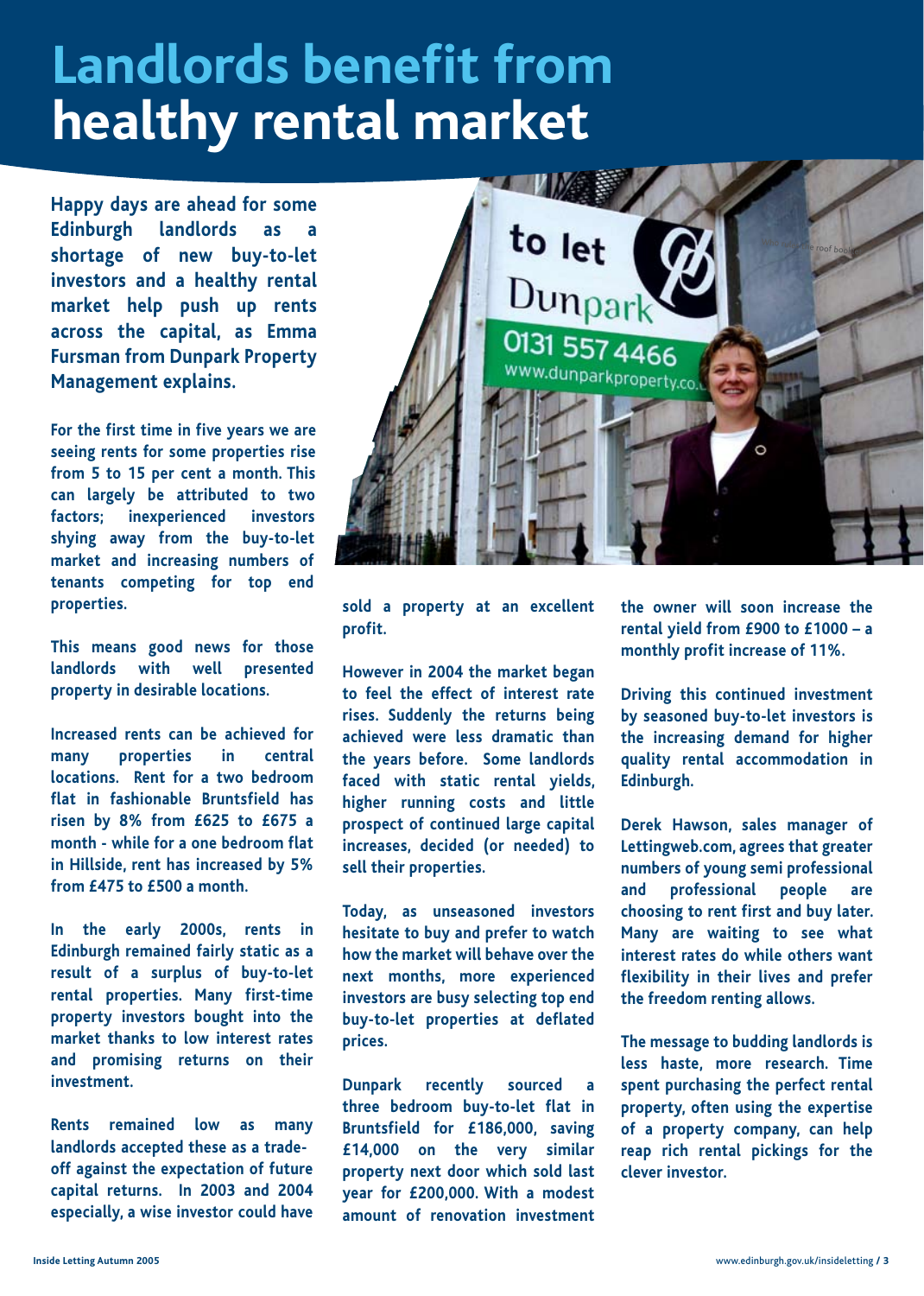



# *"... he that filches from me my good name robs me of that which not enriches him, and makes me poor indeed."* 'Othello' William Shakespeare

Shakespeare's identity puzzled scholars for years, but rather than a case of mistaken identity, was it a case of identity theft?

Stealing someone's personal data was easy enough in the sixteenth century but it's almost as easy today.

Landlords have had their identity stolen, bank accounts raided and property sold. One recent high profile case involved the loss of £14,200 of furniture and narrowly averted the sale of a £500,000 house.

# **What can you do to protect yourself from becoming a victim of Identity Theft?**

 $\vee$  Do not leave personal documents in a leased property. If you can't store them securely, solicitors or banks can for a fee.

 $\vee$  If the property was once your home, ensure you are removed from the Electoral Register. This is the first check made when applying for credit.

 $\vee$  Ensure post is redirected by the Royal Mail. Mail found in empty homes by fraudsters posing as potential tenants is a prime source of information.

 $\vee$  Check bank statements and credit cards carefully. Query anything that looks out of place.

 $\vee$  Be careful when disposing of old documents. Shred them to prevent "bin raiders" or "dustbin divers" from acquiring information about you or your identity.

 $\vee$  If you suspect anything odd, contact the relevant body immediately. There is next to no data-sharing by banks, government agencies or credit providers.

 $\vee$  Make regular checks on your credit score. This will alert you to anyone creating credit agreements in your name.

 $\vee$  Do not give out personal details. This may sound obvious, but BBC London employed a team of market researchers, with no proof of ID, to ask people for personal details including name, address, date of birth and telephone number. Most gave this information freely.

 $\vee$  Limit the amount of unwanted mail you receive by using the Mailing Preference Service.

www.identityfraud.org.uk<br>Home Office Identity Fraud Steering Committee

www.cifas.org.uk The UK's Fraud Prevention Service www.callcredit.co.uk<br>Credit Reference Agency

www.equifax.co.uk<br>Credit Reference Agency

www.experian.co.uk<br>Credit Reference Agency www.royalmail.com<br><sub>Royal</sub> Mail

www.passport.gov.uk UK Passport Service

www.dvla.gov.uk<br>Driver and Vehicle Licensing Agency www.mpsonline.org.uk The Mailing Preference Service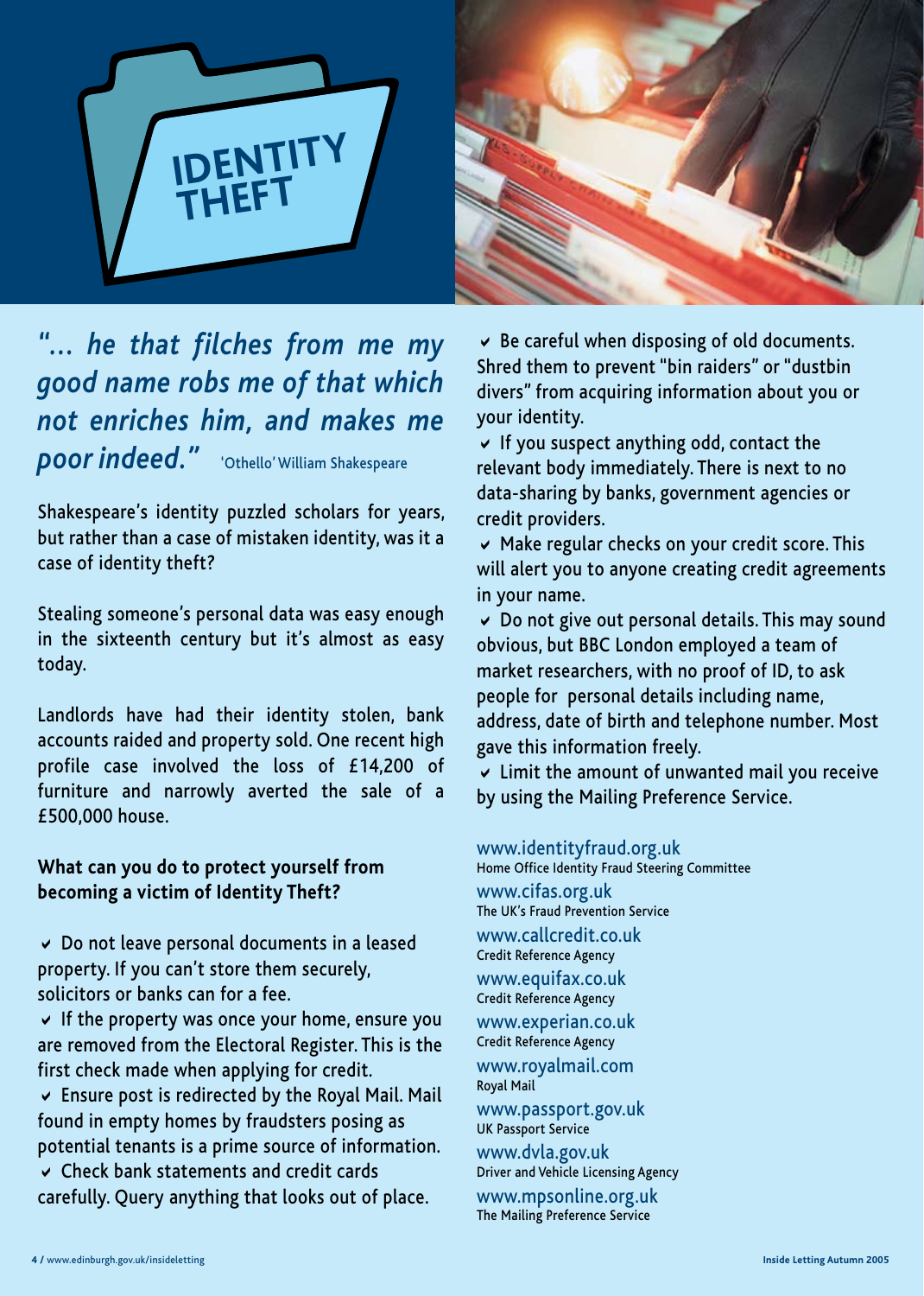# **PRIVATE RENTING PROFILE EDINBURGH COMMUNITY MEDIATION SERVICE**

**From mid September Edinburgh Community Mediation Service will have a new address 21 Abercrombie Place Edinburgh EH3 6QE Tel 0131 557 2101**

Edinburgh's Mediation service began 10 years ago and has helped thousands of neighbours who experience conflict. The service helps clients from across Edinburgh, regardless of whether they own or rent their homes. Disputes may involve noise issues, children playing, antisocial behaviour, boundaries, parking, animals, use of drying greens, DIY.…



**Christine Schoeck** • Service Team Leader Edinburgh Community Mediation Service

Two mediators firstly visit each home and then arrange a meeting in a neutral venue such as a library or community centre close to the homes. Mediators facilitate meetings in an impartial way, never taking sides. Meetings can often be difficult due to previous conflict between the parties, and people's anger or anxiety about meeting with their neighbours.

Mediation can take place between two households or even involve a whole street – usually where there are issues involving children or young people.

Landlords can be involved in the mediation process involving complaints by neighbours about tenants. Landlords can contact the Mediation service if there are neighbour complaints relating to an HMO licence application. Landlords should contact the service directly, where they can discuss with a mediator any issues of conflict with or between tenants and neighbours.

**.........................................**



For free and confidential advice contact Edinburgh Community Mediation Service tel. 0131 557 2101 **www.sacro.org.uk**

Anyone affected by or wanting help with antisocial behaviour in Edinburgh can contact the Council's Antisocial Behaviour Investigation Team on 0131 529 7050.

If you're concerned about domestic noise nuisance in Edinburgh contact the Noise Team on 0131 311 3131. For commercial or entertainment noise complaints contact 0131 529 3030.

# **PRIVATE SECTOR LEASING SCHEME**

The City of Edinburgh Council is launching a new partnership with private landlords in the city to provide up to 1500 homes to beat the city's homeless crisis. The Private Sector Leasing (PSL) Scheme offers long term contracts to private landlords. These properties are then let by the Council to people in housing need. The scheme, the first of its kind in Scotland, will offer landlords a guaranteed rent for the length of the contract.

The Council will be working in partnership with property group Orchard and Shipman plc who will manage the scheme on the Council's behalf. Orchard and Shipman have successfully managed similar PSL schemes in London.

Information evenings about Private Sector Leasing were held in July and these events attracted over 350 landlords. If you would like more information about the scheme, please contact Orchard and Shipman on 0131 555 7781 www.orchard-shipman.co.uk

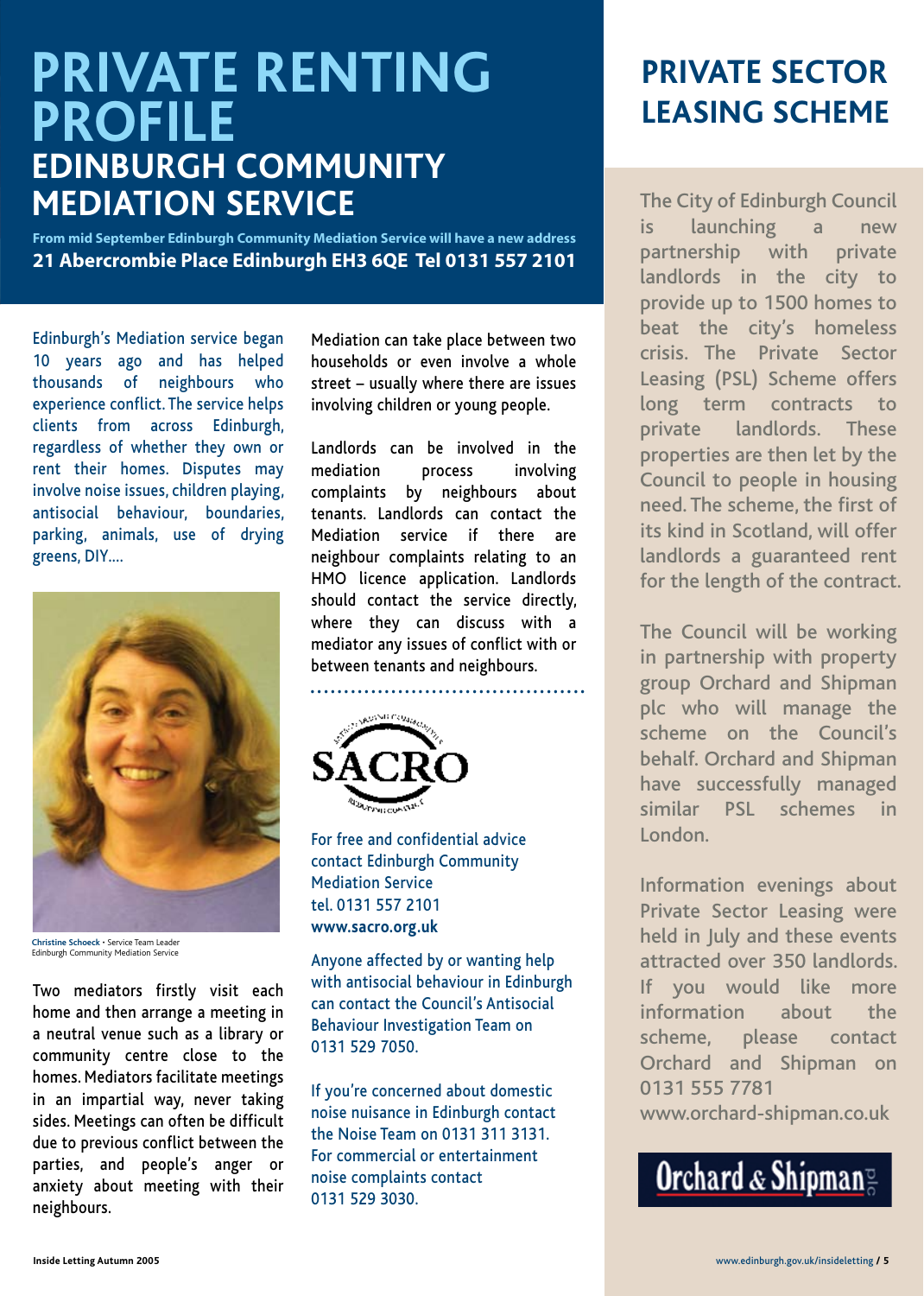# **Housing Bill**

# **Questions and Answers**

**with Malcolm Chisholm Minister for Communities**

**In a first for Inside Letting we obtain an exclusive interview with Malcolm Chisholm MSP on the forthcoming Housing Bill.**

**Q. The main provisions of the Housing Bill 2005 are measures to improve the condition and quality of private housing, the registration of private sector landlords and the house purchasers information pack. Why are these so important?**

#### **A. Housing in Scotland has shifted dramatically in the last 30 years, with over 70% of .................................**

**housing in private ownership. This means that we have to look at new ways to address house condition and quality. The Scottish House Condition Survey estimates around £5 billion worth of work is needed to address urgent disrepair - this cannot be ignored.**

**The Bill gives local authorities additional powers to address badly maintained or poor quality housing. The Single Survey will allow for better information on the condition of property to be factored into the house buying and selling process. Registration of private sector landlords is being introduced separately under the Antisocial Behaviour etc. (Scotland) Act 2004, but the Housing Bill includes enhancements to the legislation to make registration more effective.** 

**Q. Some Landlords are concerned that the Housing Bill puts additional burdens and expense on a sector that provides a valuable service for thousands of people. Can you address the fear that the bill will force many landlords from the sector?**

#### **A. We have not seen any compelling evidence that there will be withdrawals from the sector as a result of the Bill. This was also the view reached by the Communities Committee in their Stage One report on the Bill.**

**Q. Landlord registration deals with the person, not the physical standard of the property. Why were property standards not included in the landlord registration scheme?**

**A. Much of the thinking behind landlord registration is about ensuring that landlords have to be visible and that they operate to acceptable standards. Our approach to registration achieves this while operating a light-touch system and minimising any risk of affecting supply. At the same time it provides local authorities with a powerful tool for dealing with the worst landlords. The detailed standards for HMOs are a response to particular issues in that type of let. The Housing Bill does, however, enhance the Repairing Standard that will apply to private lets. This, along with the referral to the Private Rented Housing Panel, should impact on the physical condition of lets.**

**Q. How would you hope to see the Repairing Standard being enforced?**

**A. Well firstly I hope that landlords adhere to the Standard – registration will make it clear to all landlords that this obligation exists and their registration could be threatened if they breach it. Landlord representative bodies have been broadly supportive of the revised Repairing Standard and the enforcement mechanism. There will be a campaign to inform tenants of their rights and landlords of their duties and possible penalties. Finally, I hope local authorities play their part in carrying out work as requested by the Panel.**

**Q. Why not introduce a national rent deposit scheme? This would settle many disputes before they arise.**

**A. The Bill is largely concerned with the condition and quality of housing and so rent deposits did not feature in the preparation of the Bill. I have therefore asked my officials to examine models so that this issue can be dealt with.**

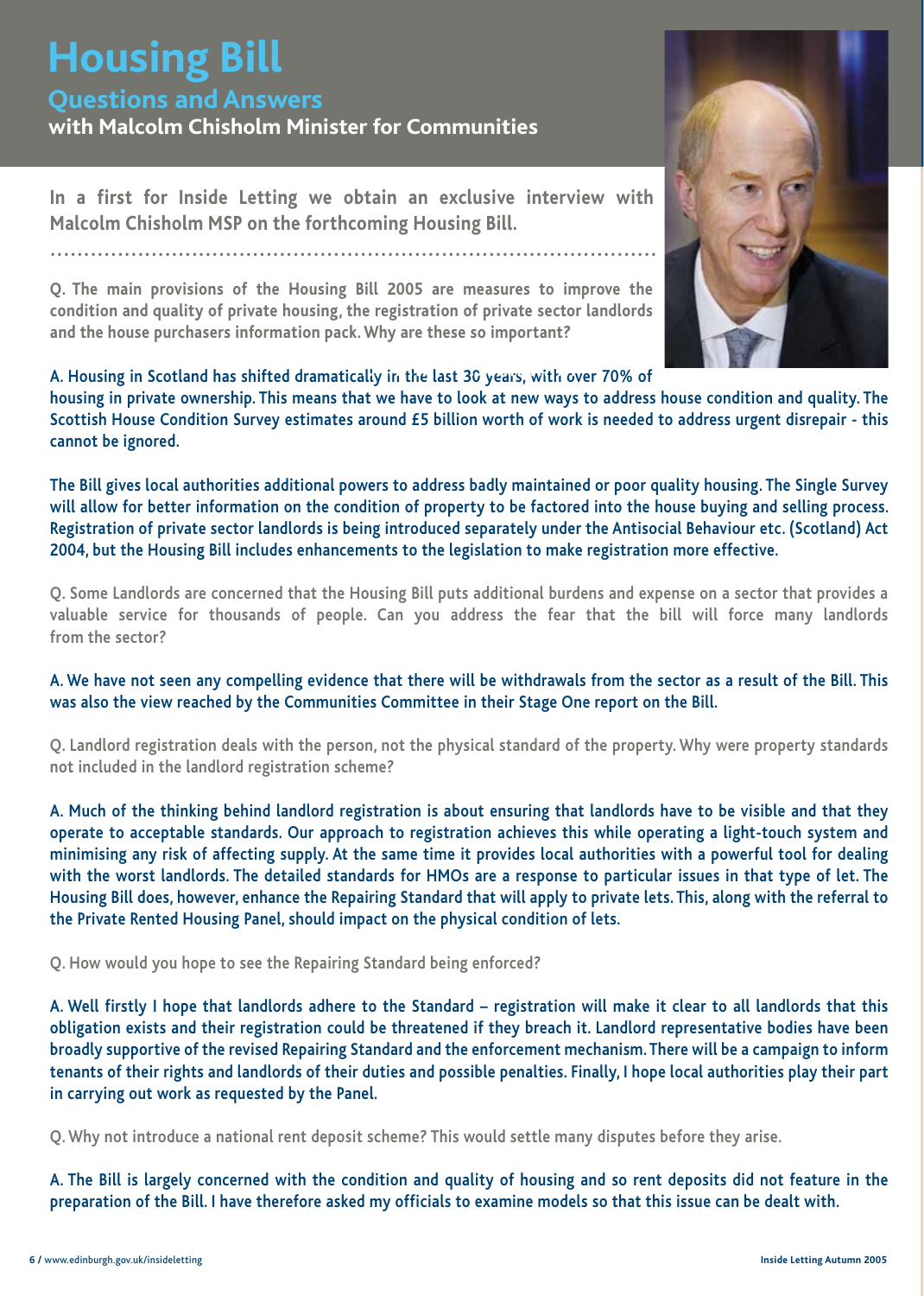# **DEALING WITH DISPUTES**



# **LANDLORD SURVEY**

**1. IDENTIFY THE ISSUES. Write down a short history of what has happened. Be honest, and include any mistakes you have made along the way.**

**2. KNOW WHAT YOU WANT TO ACHIEVE. Be realistic, do you want an apology, compensation, a tenant to leave or peace and quiet?**

**3. WHO'S INVOLVED? Identify all those involved in the dispute and their rights and responsibilities.** 

**4. DON'T GET MAD. Letting emotions cloud your judgement could prolong the argument and the expense.** 

**5. COMMUNICATE. Disputes often result from a misunderstanding or an incorrect assumption. Problems can often be avoided by simply talking calmly. Firing off e-mails into cyberspace is perhaps not the best way to ask someone to turn down their TV.**

**6. COMPROMISE. Be prepared to concede where necessary. Points of principle are fine but they can cost both financially and emotionally.** 

**7. PSYCHOLOGY. Solving a dispute isn't about satisfaction; it's about getting the best result for everyone. Consider the win – win principle, not I win you lose.**

**8. GET ADVICE. Seeking independent impartial advice can help put things in perspective. Solicitors aren't just for legal action they can be sounding boards or negotiators. Independent advice can come from a number of sources such as the Citizens Advice Bureau or the Local Authority.**

**9. KEEP IT LEGAL! It is illegal to harass anyone. Be careful about your behaviour and actions, or you may find you are on the receiving end of an expensive court action.**

**10. WHAT'S MY ALTERNATIVE? You may be able to handle things yourself but consider using other methods of dispute resolution such as mediation (see page 5), arbitration, ombudsmen or regulators.**

A survey was sent to around 2,400 landlords and letting agents in June 2005. The purpose of the survey was to gain information on a range of areas in order to improve our services.

letwise

.<br>La fer Felici de avala

All returned surveys were entered into a prize draw for the chance to win one of four £25 retail shopping vouchers. The closing date for the draw was 8 July 2005. The total number of surveys returned was 162 (almost 7%).

The draw was held at the Finding a Tenant course on 25 July 2005. John Blackwood from the Scottish Association of Landlords picked out the following winners.

Congratulations to them all:

Mrs Linda Aslet Dr Andrew Kelso Mr Laird Dinsmore Mr Scott Mitchell

Overall, the majority of landlords are happy with the service provided by letwise. Over the coming months, the results of the survey will be considered and any changes to our services arising from the feedback will be put into place as soon as possible.

We have made two immediate changes to our service as a result of feedback from the survey. The first is the inclusion of a new course on managing common repairs. Secondly, look out for the new training course programme due out in October, which will have an expanded range of event times.

The full results of the survey will be posted on our website in due course.

www.edinburgh.gov.uk/letwise